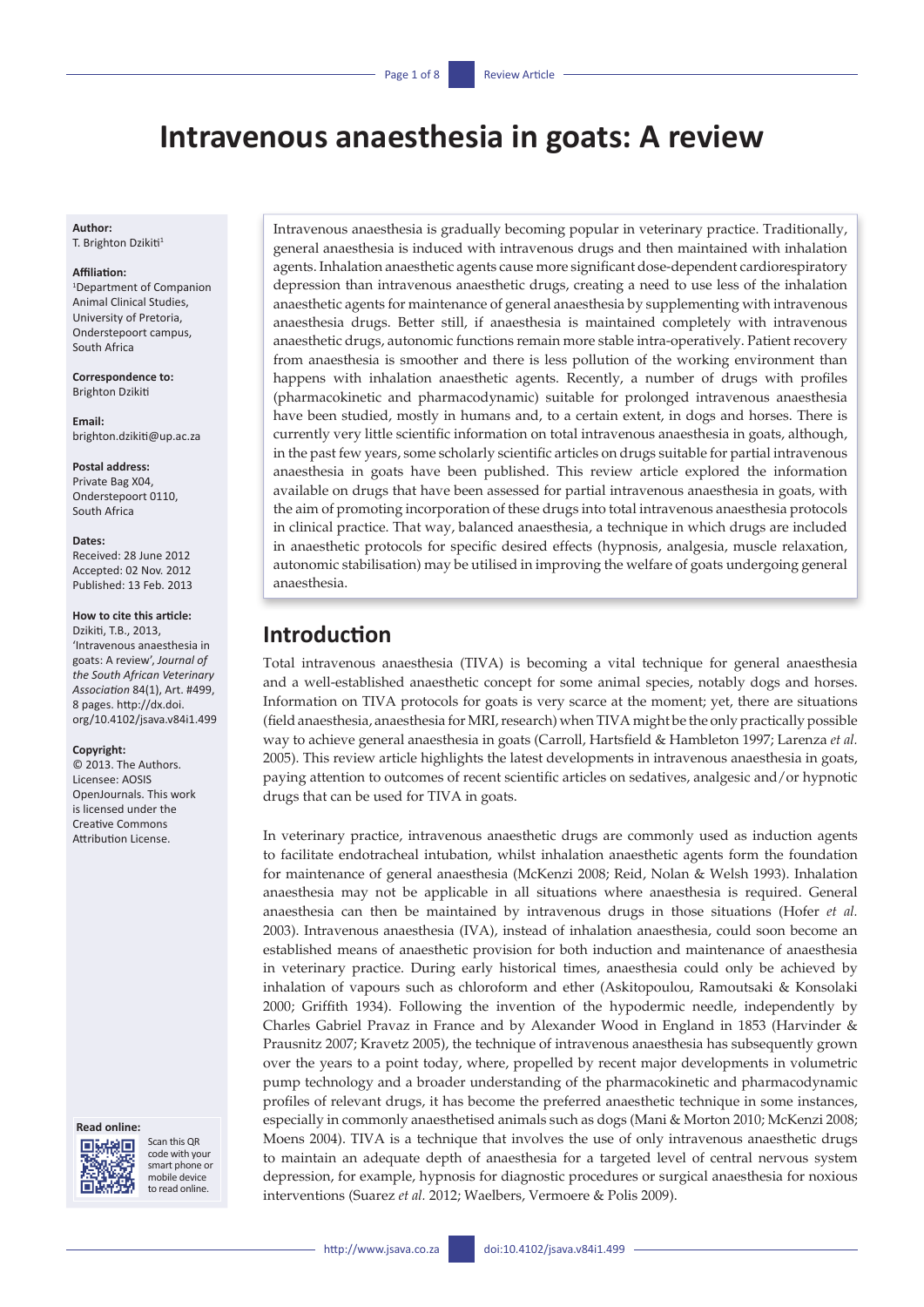### **Why intravenous anaesthesia?**

There are several advantages of TIVA, especially if the drugs are administered as continuous infusions. These advantages include rapid onset of action independent of ventilation status, reduction of adverse effects of other anaesthetic drugs if used in balanced anaesthesia protocols, allowing for provision of continuous analgesia if needed, smoother recovery from anaesthesia, low costs considering that the minimum requirement is a needle and a syringe, and reduction of the hazards of occupational health and atmospheric pollution (Dundee & McMurray 1984; Hasley 1991; Mani & Morton 2010; Waelbers *et al.* 2009). It must be noted that TIVA anaesthesia also contributes to decreased environmental pollution, to a largely unaccounted extent, through disposal of surplus drugs and excreted metabolites into the environment (Briggs 2003). In remote settings, TIVA would be a very useful method of restraint because it does not necessarily require bulky, sophisticated and expensive equipment such as the anaesthesia machine for inhalation anaesthesia (McKenzi 2008; Waelbers *et al.* 2009).

There are some disadvantages to the use of TIVA that include the need for infusion pumps as the ideal modality of IVA delivery, difficulty of aligning infusion rates to depth of anaesthesia, tendency for the drug plasma concentrations to increase with duration of IVA time, and pain on injection of some drugs (Mani & Morton 2010; Waelbers *et al.* 2009). Even though the equipment required to deliver inhalation anaesthetic agent is expensive, the cost of IVA drugs used could prove more expensive, especially for very long anaesthetic procedures. Yet, in the author's opinion, when all is considered, the advantages of TIVA far outweigh the disadvantages, especially when patient comfort is considered.

### **Basic requirements for anaesthesia in goats**

Anaesthetic management in goats is usually uncomplicated, with the primary notable risk being regurgitation with potentially fatal pulmonary aspiration (Hall, Clarke & Trim 2001). Mature goats have a multicompartmental stomach with a large rumen that does not empty easily (Riebold 2007). Withholding food for 12–18 h may decrease rumen fermentation and decrease the risk of regurgitation, but does not result in a real reduction in the volume of ruminal contents (Abrahamsen 2008; Taylor 1991; Valverde & Doherty 2008). Water can be withheld for 6–12 h (Fulton, Clarke & Farris 1994). It is essential to prevent aspiration of rumen contents, even after following the precautions suggested above, by prompt placement of an endotracheal tube and inflation of the cuff of the tube after induction of general anaesthesia in mature goats (Abrahamsen 2008; Galatos 2011; Riebold 2007). Endotracheal intubation in goats is difficult because of the long, narrow oral cavity and distant laryngeal opening. Using a long-bladed laryngoscope to facilitate visualisation and a non-flexible stylet makes placement of the tube into the trachea much easier (Caulkett 2003; Taylor 1991).

Prior to an anaesthestic procedure, a physical examination should be performed. It is not uncommon for goats to develop hypoxaemia with general anaesthesia (Hall *et al.* 2001). Normal eructation in the goat is hampered by anaesthesia and by dorsal or lateral recumbent positioning. As a result, gas accumulates in the rumen, causing ruminal tympany or bloat, and the distended rumen exerts pressure on the diaphragm causing the lung capacity to decrease (Fulton *et al.* 1994; Galatos 2011). Pressure on the major vessels then impedes venous return to the heart. Cardiac output, blood pressure and tissue perfusion are also compromised and this can lead to possible ventilation-perfusion mismatch. Hypoxaemia and hypercarbia may result and can be life threatening. Passing a stomach tube after intubation can help resolve gaseous distension (Riebold 2007).

Supportive therapy during anaesthesia should ideally include intravenous fluid administration for maintenance and replacement needs, heat conservation and supplementation and oxygen supplementation (Abrahamsen 2008). Fluid maintenance can be achieved with a balanced electrolyte solution such as Lactated Ringers at a flow rate of 4 mL/kg/h – 6 mL/kg/h through an intravenous catheter placed in the cephalic vein (Fulton *et al.* 1994).

## **Techniques for intravenous anaesthesia**

Intravenous anaesthetic drugs are usually first administered as a large bolus to fill the volume of distribution of the central compartment, which is then followed by continuous lower dosages to maintain effective drug plasma concentrations for the duration of the anaesthetic procedure (Beths 2008; Waelbers *et al*. 2009). Administration of intravenous anaesthetic drugs for maintenance of anaesthesia can be achieved by multiple bolus injections or continuous infusion at a fixed or variable rate (Beths 2008; Waelbers *et al.* 2009). Intermittent multiple bolus injection of IVA drugs is very simple, but is characterised by inconsistent drug plasma concentrations, variable anaesthetic depth and may result in poor and/or prolonged recovery from anaesthesia (Beths 2008; Joubert 2009). Continuous administration of intravenous anaesthetic drugs can be achieved by using a drug-spiked intravenous fluid bag, buretrol or a syringe controlled by a basic volumetric pump (syringe driver) or computer-controlled pump (Beths 2008; Waelbers *et al.* 2009). If intravenous anaesthetic drugs are administered from a drug-spiked fluid bag or a buretrol, the rate of administration is calculated to drops per second and adjusted over time to achieve a desired anaesthetic effect (analgesia, hypnosis, surgical anaesthesia). However, administration of intravenous anaesthetic drugs can be undertaken in a more sophisticated manner by the constant rate infusion (CRI) technique using the conventional syringe driven by a pump, or by the target-controlled infusion (TCI) technique using a highly sophisticated computer-controlled pump that adjusts the rate of drug administration so as to maintain a user-defined target plasma or effect site drug concentration (Mani & Morton 2010; Waelbers *et al.* 2009).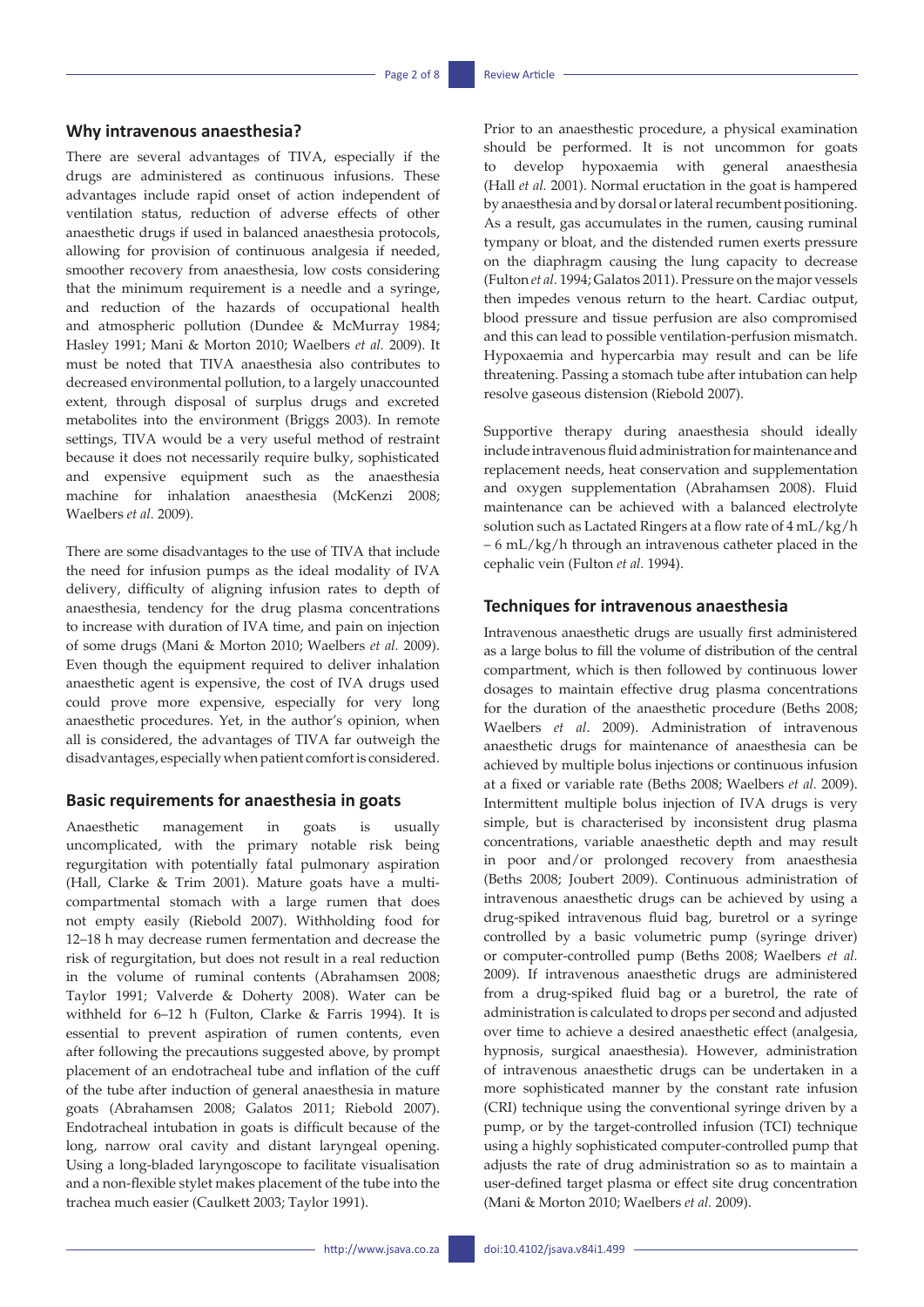In human practice, a number of TCI systems have been developed for popular IVA drugs (Beths 2008; Sneyd 2004), but, in veterinary practice, research towards development of TCI system for propofol has only been conducted for dogs (Beths 2008; Joubert 2009). Ideally, the effect of a selected drug and the dose or plasma concentration at which the effect occurs should be known (Mama 2006). However, administration of intravenous anaesthetic drugs by the TCI technique is still a far-fetched wish in ruminant anaesthesia practice because of unavailability of infusion systems and limited population pharmacokinetics of suitable drugs (Hatschbach *et al.* 2008). The rate of intravenous anaesthetic drug administration will continue to be influenced by less sophisticated and cheaper equipment for years to come in veterinary practice.

## **Drugs available for prolonged intravenous anaesthesia in goats**

To avoid misunderstandings, prolonged intravenous anaesthesia is defined, in this review article, as an anaesthetic procedure lasting at least 60 min, or long enough to require a drug or drugs to be topped up more than once to maintain general anaesthesia at a desired level.

For an anaesthetic drug to be deemed suitable for prolonged IVA it should, (1) be stable in solution, (2) water soluble, (3) lipid soluble and potent as an anaesthetic agent, (4) have a rapid onset of action, (5) have few adverse effects, (6) be rapidly cleared from body tissues and (7) cause short, smooth and predictable recovery from anaesthesia (Beths 2008; Dzikiti 2010; Joubert 2009; McKenzi 2008). Based on these criteria, drugs that can currently be used in prolonged IVA include general anaesthetics (propofol, ketamine, alfaxalone), opioids (fentanyl, remifentanil), benzodiazepines (diazepam, midazolam) and some anaesthetic adjuncts (lidocaine, glycerol guaicolate). In food animals such as goats, it is essential for administered drugs to have short half-lives to ensure short withdrawal times and that way restrict presence of excess drug residues in meat or milk to a very short period of time (Fajt 2011).

## **General anaesthetic agents for intravenous anaesthesia in goats**

Goats are not amongst the commonly anaesthetised animals, which is partly why information on goat anaesthesia is scarce. General anaesthesia can be induced in goats using the same drugs commonly used in other species. These induction agents include thiopentone, propofol and ketamine, which can be administered with or without premedication at dosages of  $5 \text{ mg/kg} - 20 \text{ mg/kg}$ ,  $3 \text{ mg/kg} - 7 \text{ mg/kg}$  and 4 mg/kg – 15 mg/kg, respectively (Dzikiti *et al.* 2010; Dzikiti *et al.* 2009; Galatos 2011; Prassinos, Galatos & Raptopoulos 2005; Taylor 1991). It is recommended to premedicate goats so that they are calm before administering these induction agents (Galatos 2011). Once induced, goats should have their tracheas intubated with a cuffed endotracheal tube to protect against aspiration of regurgitated

ruminal contents (Dzikiti 2010; Galatos 2011; Reid *et al.* 1993; Taylor 1991). Of these induction agents, propofol and possibly ketamine possess pharmacokinetic profiles that make them suitable for TIVA for maintenance of general anaesthesia in goats.

### **Propofol**

Propofol provides a rapid and smooth onset of induction that easily facilitates intubation in the goat (Dzikiti *et al.* 2010; Dzikiti *et al.* 2009; Larenza *et al.* 2005; Prassinos *et al*. 2005; Reid *et al.* 1993). Propofol causes induction apnoea more frequently than other general anaesthetics (Bettschart-Wolfensberger *et al.* 2000; Carroll *et al.* 1998; Langley & Heel 1988; Pablo, Bailey & Ko 1997), especially if administered too rapidly and at a high dose (Galatos 2011). Propofol causes dose-dependent cardiovascular and respiratory depression, implying a need to monitor these systems and take necessary corrective measures (intravenous fluid infusion, ventilation support) if required (Hodgkinson & Dawson 2007). Rapid metabolism and high body clearance make propofol suitable for IVA in goats either by intermittent incremental boluses or continuous infusion (Reid *et al*. 1993). In goats, propofol can be administered for TIVA on its own at a dose of 0.3 mg/kg/min – 0.6 mg/kg/min (12 mg/kg/h – 36 mg/kg/h), or in combination with other anaesthetic drugs at lower dosages adjusted to the effect required (Carroll *et al.* 1998; Dzikiti *et al.* 2010; Dzikiti, Stegmann, Cromarty, Dzikiti & Hellebrekers 2011; Larenza *et al.* 2005). Propofol should be combined with analgesic drugs in anaesthesia protocols for noxious procedures because it is devoid of any substantial analgesic effects (Beths 2008; Langley & Heel 1988; Sneyd 2004).

#### **Ketamine**

Ketamine is a commonly used general anaesthetic agent in veterinary practice that has recently gained greater popularity because of its suitability for use as an analgesic agent to prevent development of chronic pain when administered at sub-anaesthetic doses by continuous infusion (Valverde & Gunkel 2005; White, Way & Trevor 1982). It is a dissociative anaesthetic agent which has major advantages in comparison with other general anaesthetic agents because it mildly stimulates cardiovascular function via sympathomimetic effects and also provides analgesia as already stated (White *et al.* 1982). The major drawback with ketamine is inability to relax skeletal muscles, which has given rise to a need to always co-administer it with benzodiazepines to facilitate adequate muscle relaxation to enable intubation and minimise muscle excitation (Ghurashi *et al.* 2009; Prassinos *et al*. 2005). Ketamine causes less induction apnoea and respiratory depression in comparison with propofol in goats (Prassinos *et al*. 2005). Ketamine possesses most of the characteristics required for suitability for continuous IVA, lending itself well for field anaesthesia, but is longer acting and slightly more cumulative than propofol (Hodgkinson & Dawson 2007). Goats regain the swallowing reflex after more than 11 min following an intravenous bolus of ketamine (Prassinos *et al*. 2005), in comparison with less than 5 min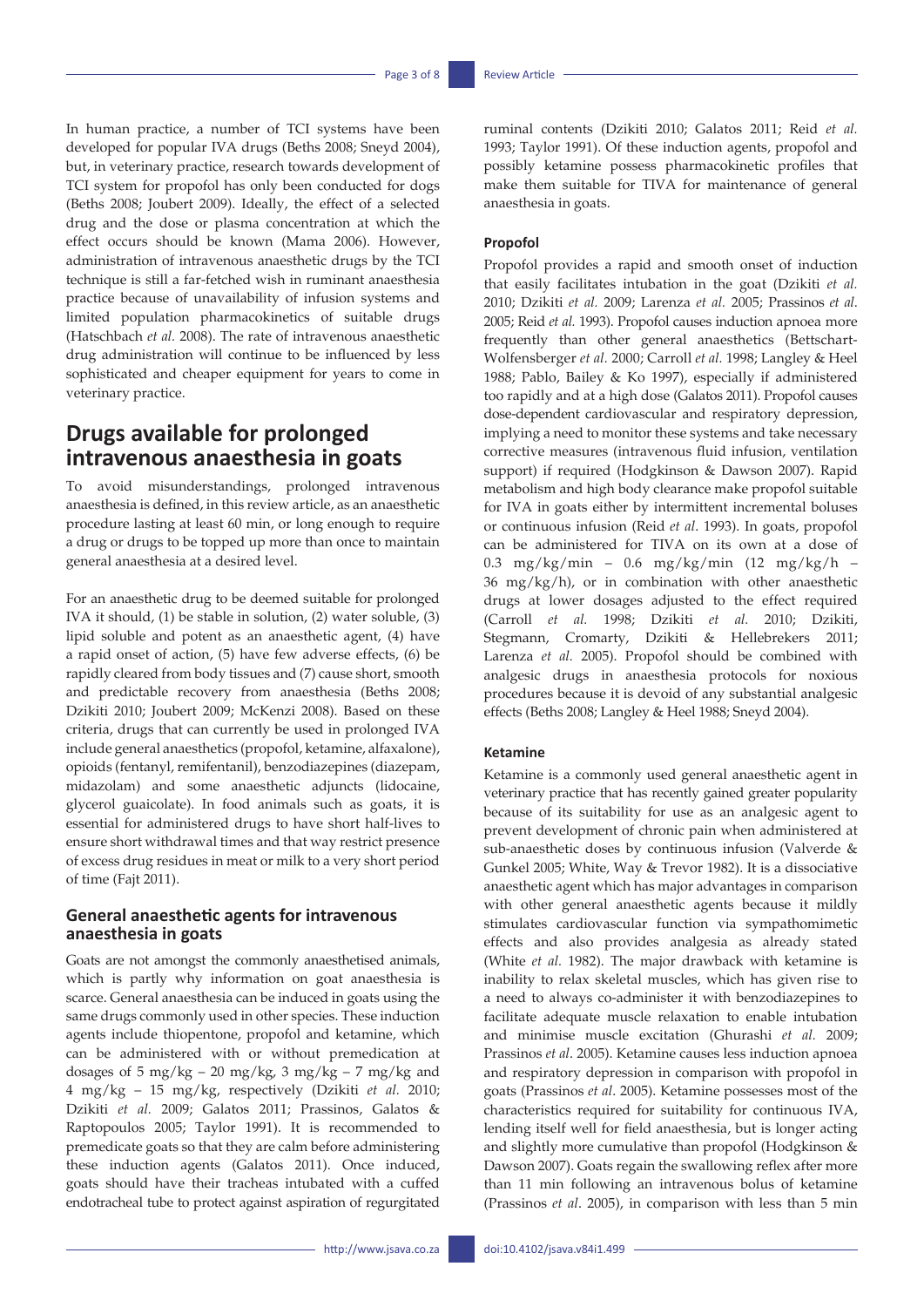following a bolus of propofol (Dzikiti *et al.* 2009; Prassinos *et al*. 2005). Ketamine is used extensively in dogs (Aguado, Benito & Gómez de Segura 2011; Wilson *et al.* 2008) and horses (Enderle *et al.* 2008; Kruger & Stegmann 2009; Vallaba, Santiago & Gómez de Segura 2011) in sub-anaesthetic doses for partial intravenous anaesthesia (PIVA), but there are very few scientific reports on its use for the same purpose in goats. Previous studies report administration of ketamine for PIVA at doses of  $0.03 \text{ mg/kg/min} - 0.05 \text{ mg/kg/min}$ (1.8 mg/kg/h – 3.0 mg/kg/h) in goats (Doherty *et al.* 2007; Larenza *et al.* 2005). Studies in other species have demonstrated that the major metabolic product of ketamine, norketamine, possesses significant anaesthetic effects, but has a shorter half-life than racemic ketamine (Hijazi & Boulieu 2002; Larenza *et al.* 2007). Following prolonged intravenous infusion, this active metabolite might accumulate and result in more pronounced anaesthetic effects. It is prudent therefore to monitor depth of anaesthesia carefully and consider reducing the infusion rate during very long ketamine infusions.

### **Alfaxalone (previously a component of saffan)**

Intravenous administration of alfaxalone is characterised by a rapid onset of action, rapid redistribution and a short terminal half-life (Ferré *et al.* 2006; Suarez *et al*. 2012). It fulfils most properties of an ideal intravenous infusion anaesthetic agent and has several advantages over other drugs, including a very high therapeutic index that is even greater than that of propofol (Muir *et al.* 2008). Alfaxalone has recently been used as an induction agent in sheep (Andaluz *et al.* 2012). In that study, alfaxalone administered as an intravenous bolus at 2 mg/kg produced minimal adverse effects and uneventful recovery from anaesthesia. The few publications leaning towards alfaxalone in goats (Amer *et al.* 1989, 1990; Camburn 1982; Gibbons 1986) are outdated, as they are based on saffan, which has since been discontinued because of the histamine release that was linked to its stabiliser (Child *et al.* 1971; Dodman 1980; Sear *et al.* 1983). Alfaxalone was first introduced in 1971 as althesin and saffan, which were composed of a mixture of the two neurosteroids, alfaxalone and alfadolone acetate (Child *et al.* 1971; Sear *et al.* 1983), solubilised in 20% polyethoxylated castor oil (Cremophor-EL). A new formulation has since been developed for use in dogs and cats from alfaxalone (without alfadolone) solubilised in 2-hydroxypropyl-beta cyclodextrin (HPCD) (Ferré *et al.* 2006; Suarez *et al*. 2012). In future, alfaxalone could become useful for prolonged IVA in goats as well, if more research-based data on its pharmacokinetic profile in this species become available and its cost decreases.

#### **Thiopentone**

Thiopentone's pharmacokinetic profile makes it unsuitable for prolonged IVA. Maintaining general anaesthesia with thiopentone for any longer than 15 min progressively results in its accumulation in body tissues, which might result in delayed recovery from anaesthesia (Galatos 2011). For this reason, thiopentone should be used only for intravenous induction that would be followed by maintenance of general

anaesthesia with other anaesthetic drugs, usually inhalation anaesthetic agents (Taylor 1991).

## **Sedative and analgesic agents for intravenous anaesthesia in goats**

### **Opioids: Fentanyl**

Opioids are used extensively for premedication, for analgesic supplementation during regional and general anaesthesia, as primary anaesthetic agents and as analgesics for postoperative pain (Clutton 1998; Stanski 2000). Whilst many opioids of high analgesic potency are suitable for prolonged IVA, fentanyl is currently commonly preferred in veterinary practice as it offers clinically desirable effects over a wide dose range and has a wide therapeutic margin (Mama 2006). Fentanyl, a synthetic μ-opioid agonist, is commonly used for the treatment of moderate to severe pain (Carroll *et al.* 1999; Lamont & Mathews 2007; Plumb 2005). The onset of action of fentanyl is rapid following intravenous administration, with analgesia, sedation, ataxia, respiratory depression and hyperaesthesia developing in 3 min – 8 min (Carroll *et al.* 1999; Lamont & Mathews 2007). It has a short duration of action, with the peak effect lasting less than 30 min (Carroll *et al.* 1999; Lee, Papich & Hardie 2000). Fentanyl has been administered intravenously as an adjunct to general anaesthetic drugs at doses of  $0.002$  mg/kg/h – 0.030 mg/kg/h in mechanically ventilated goats and at 0.020 mg/kg/h in spontaneously breathing goats without severely affecting vital physiological functions, although some insignificant signs of excitement (specifically tail-wagging) were observed at high dose rates (Andel *et al.* 2000; Dzikiti *et al.* 2010; Dzikiti, Stegmann, Dzikiti & Hellebrekers 2011a). Studies in humans and dogs have shown that fentanyl alone does not result in complete general anaesthesia, but can be combined with benzodiazepines or sub-anaesthetic doses of a general anaesthetic agent such as propofol to achieve satisfactory levels of general anaesthesia (Carroll *et al.* 1999; Stanski 2000).

The plasma concentration of fentanyl declines mainly as a result of redistribution to a large volume following a single bolus or a brief intravenous infusion (Mani & Morton 2010; Roberts & Freshwater-Turner 2007). If fentanyl is administered at a constant rate for a period longer than 3 h in humans, it attains a steady state (elimination occurring at the same rate as administration), in which case redistribution becomes less important and a rise in context-sensitive halflife (plasma half-life after a specified period of time) ensues (Roberts & Freshwater-Turner 2007). It is therefore not recommended to administer fentanyl at a constant rate for periods longer than 3 h, but rather by the TCI technique to avoid fentanyl accumulation in tissues (Mani & Morton 2010; Roberts & Freshwater-Turner 2007). For opioids with small volumes of distribution, such as remifentanil, redistribution is very limited and the context-sensitive half-life changes very little even after very long periods of CRI (Roberts & Freshwater-Turner 2007; Sneyd 2004).

### **Benzodiazepines: Midazolam and Valium**

Midazolam and diazepam are the most commonly used benzodiazepines (Galatos 2011; Posner 2007). Both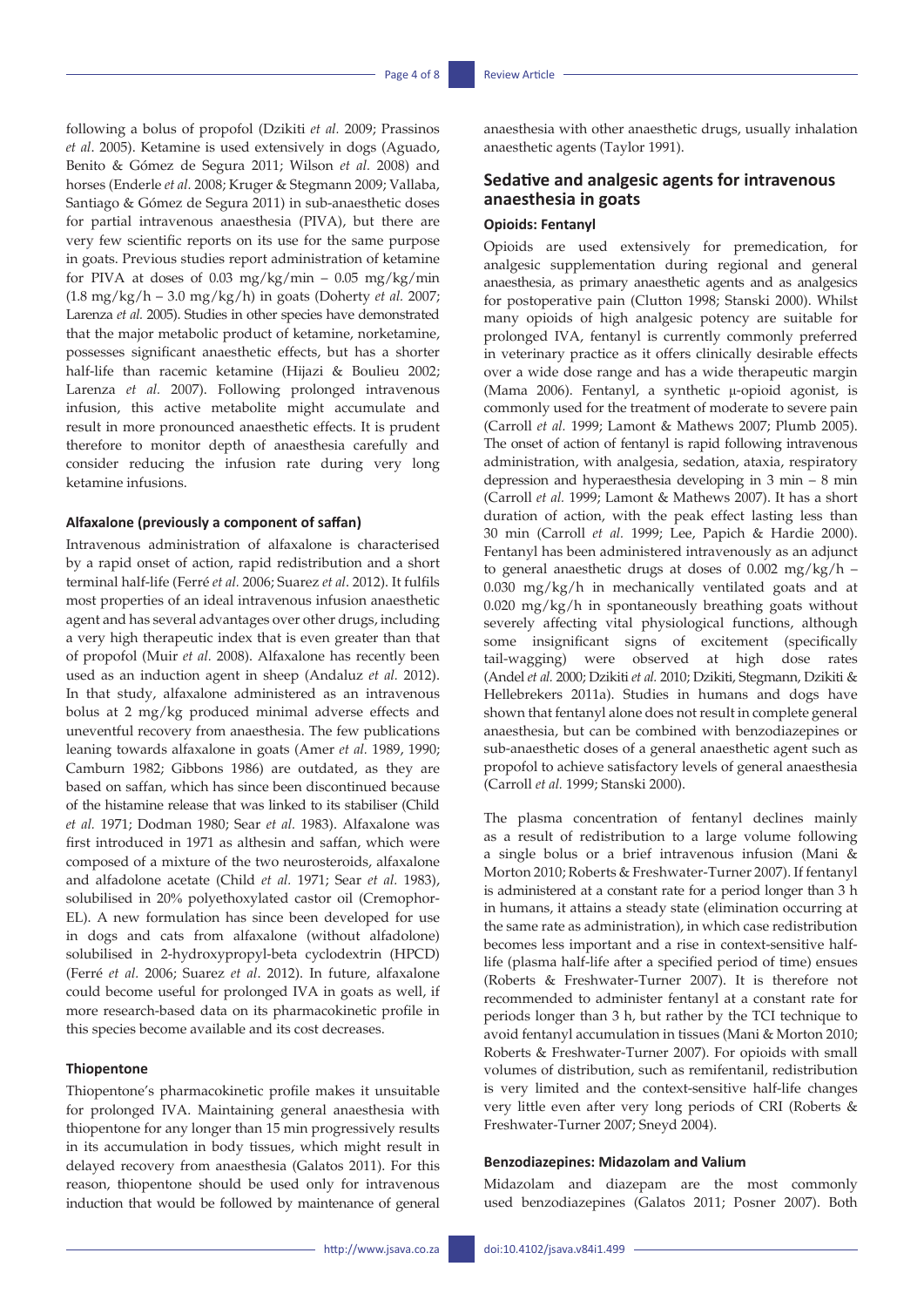benzodiazepines are fast-acting with short elimination half-lives (Lemke 2007; Posner 2007) making them suitable for prolonged IVA. Being water-soluble, midazolam can be administered by the intramuscular route as well as the intravenous route as it is non-irritant to tissues, unlike diazepam (Kanto 1985; Posner 2007). Diazepam, being insoluble in water, is delivered in propylene glycol, an organic solvent that causes pain with subcutaneous, intramuscular and intravenous injections and makes absorption after subcutaneous or intramuscular administration unpredictable (Posner 2007). Midazolam also has a shorter context-sensitive half-life than diazepam making it a better choice for prolonged IVA (Posner 2007). For premedication in goats, both midazolam and diazepam are usually administered at doses of 0.1 mg/kg – 0.5 mg/kg (Dzikiti *et al.* 2009; Ghurashi *et al.* 2009; Lemke 2007). Benzodiazepines cause mild and transient cardiovascular and respiratory effects and are commonly used as mild tranquillisers, potent muscle relaxants and anticonvulsants (Galatos 2011; Lemke 2007). The sedative and hypnotic effects of benzodiazepines are dose-dependent, with hypnosis attainable at intravenous doses of about 0.6 mg/kg following midazolam administration (Stegmann & Bester 2001). Midazolam has been administered intravenously as an adjunct to general anaesthetic drugs at doses of 0.1 mg/kg/h – 0.9 mg/kg/h in mechanically ventilated goats and at 0.3 mg/kg/h in spontaneously breathing goats, without adversely affecting vital physiological functions (Dzikiti *et al.* 2010; Dzikiti, Stegmann, Dzikiti & Hellebrekers 2011b).

#### **Alpha-2 adrenergic agonists**

Use of  $\alpha$ <sub>2</sub>-adrenoceptor agonists in small ruminants is highly controversial at the moment. Development of profound hypoxaemia in goats, but especially in sheep, has been documented with anaesthetic protocols that included α<sub>2</sub>-adrenoceptor agonists such as xylazine, romifidine, detomidine and medetomidine (Celly *et al.* 1997; Kumar & Thurmon 1979; Mogoa, Stegmann & Guthrie 2000). For this reason, it is recommended to exercise caution when using these drugs in small ruminants (Carroll *et al.* 2005; Galatos 2011). Because the suitability of use of  $\alpha$ <sub>2</sub>-adrenoceptor agonists in goats is currently debatable, the author decided not to include literature on IVA with these drugs in goats in this review.

### **Intravenous anaesthesia adjuncts**

In addition to the drugs discussed above, there are other non-anaesthesia specific drugs that can be incorporated into TIVA protocols for specific purposes in goats. Lidocaine and glycerol guaicolic ether (GGE) are amongst these adjuncts.

Lidocaine is traditionally used as a local analgesic and anti-arrhythmic agent (Cassutto & Gfeller 2003; Gintant, Hoffman & Naylor 1983), but has lately been administered by intravenous infusion in various species as an antioxidant and inflammatory modulator useful in preventing reperfusion injury (Cassutto & Gfeller 2003) and for reduction of requirements of inhalation anaesthetic agents during general anaesthesia in various species, including rats

(DiFazio, Niederlehner & Burney 1976), ponies (Doherty & Frazier 1998), horses (Dzikiti, Hellebrekers & Van Dijk 2003), dogs (Mannarino *et al.* 2012; Valverde *et al.* 2004), cats (Pypendop & IIkiw 2005) and calves (Vesal *et al.* 2011). Intravenously administered lidocaine depresses the central nervous system, specifically causing sedative, analgesic and anti-epileptic effects (Rademaker & De Vries 2008). In goats, intravenous lidocaine, administered as a bolus dose at 2.5 mg/kg followed by a CRI dose of 6.0 mg/kg/h, was reported to cause a clinically significant reduction in the concentration of isoflurane required for maintenance of general anaesthesia (Doherty *et al.* 2007).

Glycerol guaicolate is a central-acting muscle relaxant with a role in equine and bovine anaesthesia that is similar to that of the benzodiazepines (Galatos 2011; Hall *et al.* 2001; Riebold 2007). It is usually used in combination with induction agents such as ketamine to induce and maintain IVA of short duration (less than 1 h) (Riebold 2007). When it is administered for muscle relaxation just before induction of anaesthesia, the dose of GGE is about 50 mg/kg, whilst the infusion rate for PIVA is 50 mg/kg/h – 100 mg/kg/h (Hall *et al.* 2001; Riebold 2007). Endotracheal intubation and oxygen supplementation are recommended when GGE-incorporating anaesthetic protocols are used to minimise development of respiratory depression and hypoxaemia (Hall *et al.* 2001; Riebold 2007). Not much scientific information exists at present on the effects of GGE in goats, but its profile makes it suitable for continuous PIVA of short duration (up to 1 h long) if artificial ventilation cannot be provided.

## **Drug combinations for total intravenous anaesthesia in goats**

In practical terms, the groups of drugs described above as suitable for IVA in goats can be used to achieve TIVA-based, balanced anaesthesia by utilising specific combinations to target individual components of the anaesthetic state (unconsciousness, analgesia, muscle relaxation) to achieve any desired purpose of anaesthesia in goats. Unconsciousness can be obtained from the propofol and ketamine, analgesia from fentanyl, ketamine and lidocaine, and muscle relaxation from benzodiazepines and possibly GGE. For TIVA in goats, propofol or ketamine can be combined with midazolam and fentanyl for both induction and maintenance of general anaesthesia. Table 1 summarises the dosages at which these drugs can be administered for the initial bolus and subsequent intermittent boluses or continuous infusion.

## **Monitoring the total intravenous anaesthesia -anaesthetised goat**

Anaesthetised goats should be carefully monitored to ensure an appropriate anaesthetic depth and assessment of associated peri-anaesthetic complications, mostly involving the digestive system (tympany, regurgitation, excessive salivation) and the cardiorespiratory system (choking, hypercarbia, hypotension, hypoxaemia) (Galatos 2011; Taylor 1991). An appropriately anaesthetised goat may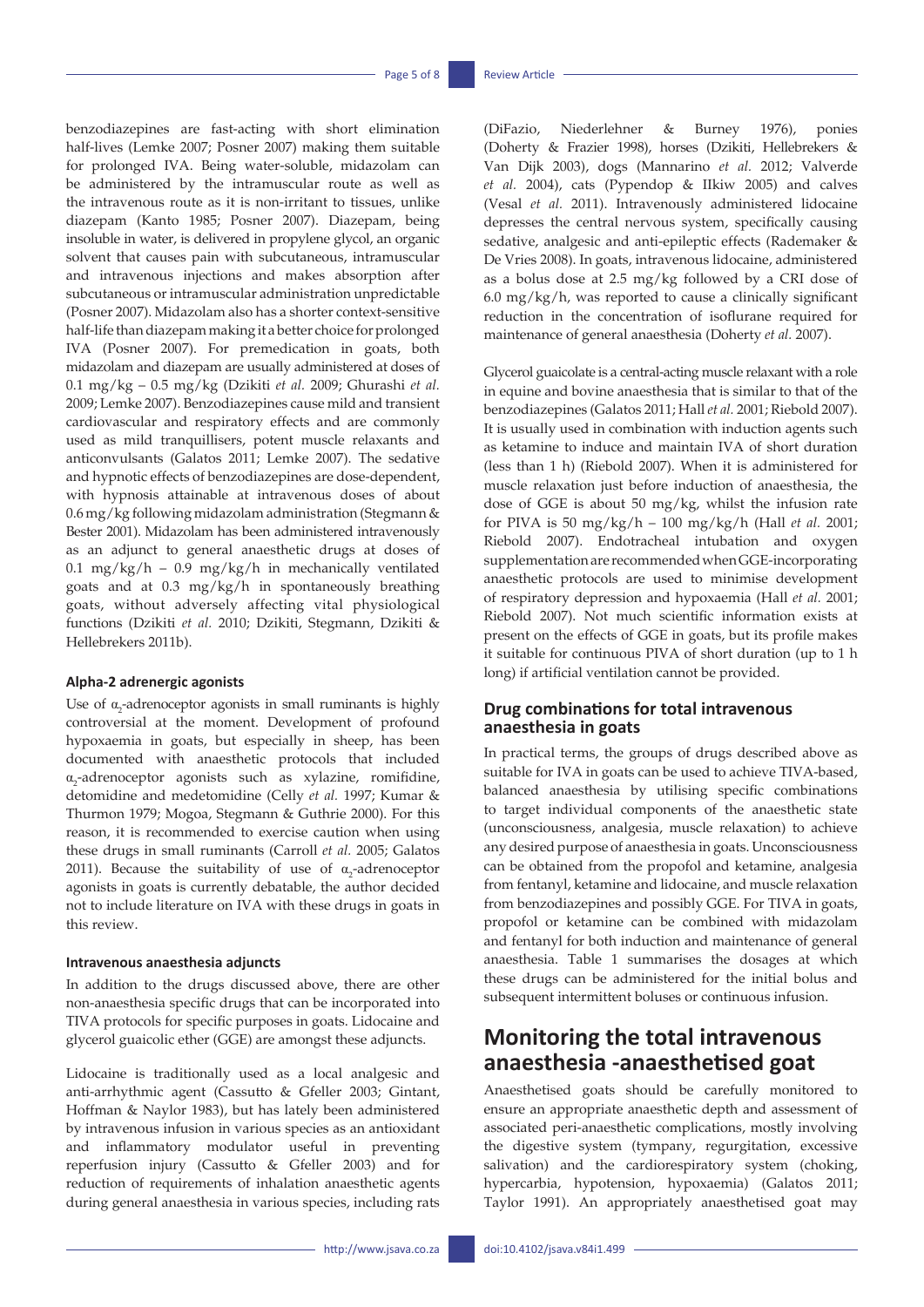**TABLE 1:** Summary of referenced dosages of drugs utilisable for intravenous anaesthesia in goats.

| Drug      | <b>Dosage</b>                     |                                                        |                              |
|-----------|-----------------------------------|--------------------------------------------------------|------------------------------|
|           | <b>Induction bolus</b><br>(mg/kg) | Top-up bolus in already anaesthetised goats<br>(mg/kg) | Infusion rate<br>(mg/kg/h)   |
| Propofol  | $3 - 7a,b,c,d,e,f$                | $0.500 - 2.000$ <sup>g,h</sup>                         | 12.000-36.000a,b,e,f         |
| Ketamine  | $4 - 10^e$                        | $1.500 - 3.000$ <sup>i,h</sup>                         | $1.800 - 3.000^{i, h}$       |
| Fentanyl  | $\overline{\phantom{a}}$          | $0.005 - 0.030^{j,k}$                                  | $0.002 - 0.030^{l,j,k}$      |
| Midazolam | $\overline{\phantom{a}}$          | $0.100 - 0.900$ <sup>m</sup>                           | $0.100 - 0.900$ <sup>m</sup> |
| Lidocaine | $\overline{\phantom{a}}$          | 2.500 <sup>i</sup>                                     | $6.000^{i}$                  |

Sources: ª, Bettschart-Wolfensberger *et al.* 2000; ʰ, Carroll *et al.* 1998; ʿ, Dzikiti *et al. 2009; ʰ, Pablo, Bailey & Ko 1997; º, Prassinos, Galatos & Raptopoulos 2005; ʿ, Reid, Nolan & Welsh 1993; 『, Dzikiti<br>Stegmann,* Stegmann, Dzikiti & Hellebrekers 2011b.

For more information, please see the full reference list of the article, Dzikiti, T.B, 2013, 'Intravenous anaesthesia in goats: A review', Journal of the South African Veterinary Association 84(1), Art.<br>#499, 8 pages. http

display sluggish palpebral and pedal reflexes as well as stable autonomic responses (Galatos 2011; Garcia 2012). If a goat is too deeply anaesthetised, the palpebral reflex and even corneal reflex will be absent, the cornea will dry up and severe bradypnoea and even apnoea may be observed. On the other hand, a lightly anaesthetised goat might blink, lachrymate, vocalise, salivate excessively, breathe more rapidly, swallow or even move its extremities (Galatos 2011; Garcia 2012). The rate of administration of intravenous drugs for maintenance of general anaesthesia should be guided by the signs of anaesthetic depth displayed by individual patients and not necessarily by known theoretical infusion rates.

Other basic parameters that can be monitored include heart rate, colour of the mucous membranes, capillary refill time, respiratory rate and body temperature (Galatos 2011; Garcia 2012; Taylor 1991). Symptomatic corrective therapy, which might include oxygen, fluids, electrolytes, specific drugs and patient therapy, should be instituted, where necessary, especially to ensure that circulation, respiration and body temperature stay within normal physiologic limits (Galatos 2011; Garcia 2012; Taylor 1991). During recovery from general anaesthesia, it is still essential to monitor the goat throughout, especially to avoid complications associated with the digestive and respiratory systems. The goat should be supported to sternal recumbency and the endotracheal tube only removed after the swallowing and coughing reflexes return (Galatos 2011; Garcia 2012; Taylor 1991).

## **Ethical considerations**

This is a literature review article summarising observations from several scientific papers that were published in journals that require that the involvement of animals in research be conducted in accordance with relevant national and international ethical guidelines and that the research protocols be approved by the authors' institutional and relevant ethics committee.

## **Conclusion**

General anaesthesia is used to produce unconsciousness, analgesia and muscle relaxation, but might also suppress autonomic reflex activities and consequently lead to inadequate function of vital physiological systems such as the cardiovascular and respiratory system (Antognini &

agents to maintain general anaesthesia is associated with dose-dependent depression of the cardiopulmonary systems (Antognini & Eisele 1993; Hall *et al.* 2001; Hikasa *et al.* 2002). Balanced anaesthesia, a technique in which several drugs are combined at reduced dosages to decrease adverse effects of each drug, is used to limit cardiopulmonary depression associated with use of inhalation anaesthetic agents at high dosages to maintain general anaesthesia (Toner 2005). Incorporation of intravenous anaesthetic drugs in goat anaesthetic protocols would go a long way towards attaining balanced anaesthesia because the currently available inhalation anaesthetic agents do not have any significant muscle-relaxing or analgesic effects in goats. When applying balanced anaesthesia techniques, it is important to define the purpose of each drug used. Recent scientific papers have provided information on dosages of some drugs that can be successfully utilised for prolonged IVA in goats. It is envisaged that future scientific research will be conducted to provide more information on pharmacokinetic and pharmacodynamics profiles of currently suitable IVA drugs and other potential IVA drugs such as alfaxalone and remifentanil in goats.

Carstens 2002; Rees & Gray 1950). Use of inhalation anaesthetic

## **Acknowledgements**

The University of Pretoria is acknowledged for providing the technical resources and time that made it possible for me to gather the scientific information used in this article. My wife, Loveness, and my two children, Kayla and Carlin, are also greatly appreciated for their moral support and understanding during the time that I was away from them whilst preparing this article.

## **Competing interests**

The author declares that he has no financial or personal relationships which may have inappropriately influenced him in writing this article.

## **References**

- Abrahamsen, E.J., 2008, 'Ruminant field anaesthesia', *Veterinary Clinics of North America: Food Animal Practice* 24, 429–441. [http://dx.doi.org/10.1016/j.](http://dx.doi.org/10.1016/j.cvfa.2008.07.001) [cvfa.2008.07.001,](http://dx.doi.org/10.1016/j.cvfa.2008.07.001) PMid:18929950
- Aguado, D., Benito, J. & Gómez de Segura, I.A., 2011, 'Reduction of the minimum alveolar concentration of isoflurane in dogs using a constant rate of infusion of lidocaine-ketamine in combination with either morphine or fentanyl', *Veterinary Journal* 189, 63–66. [http://dx.doi.org/10.1016/j.tvjl.2010.05.029,](http://dx.doi.org/10.1016/j.tvjl.2010.05.029) PMid:20594878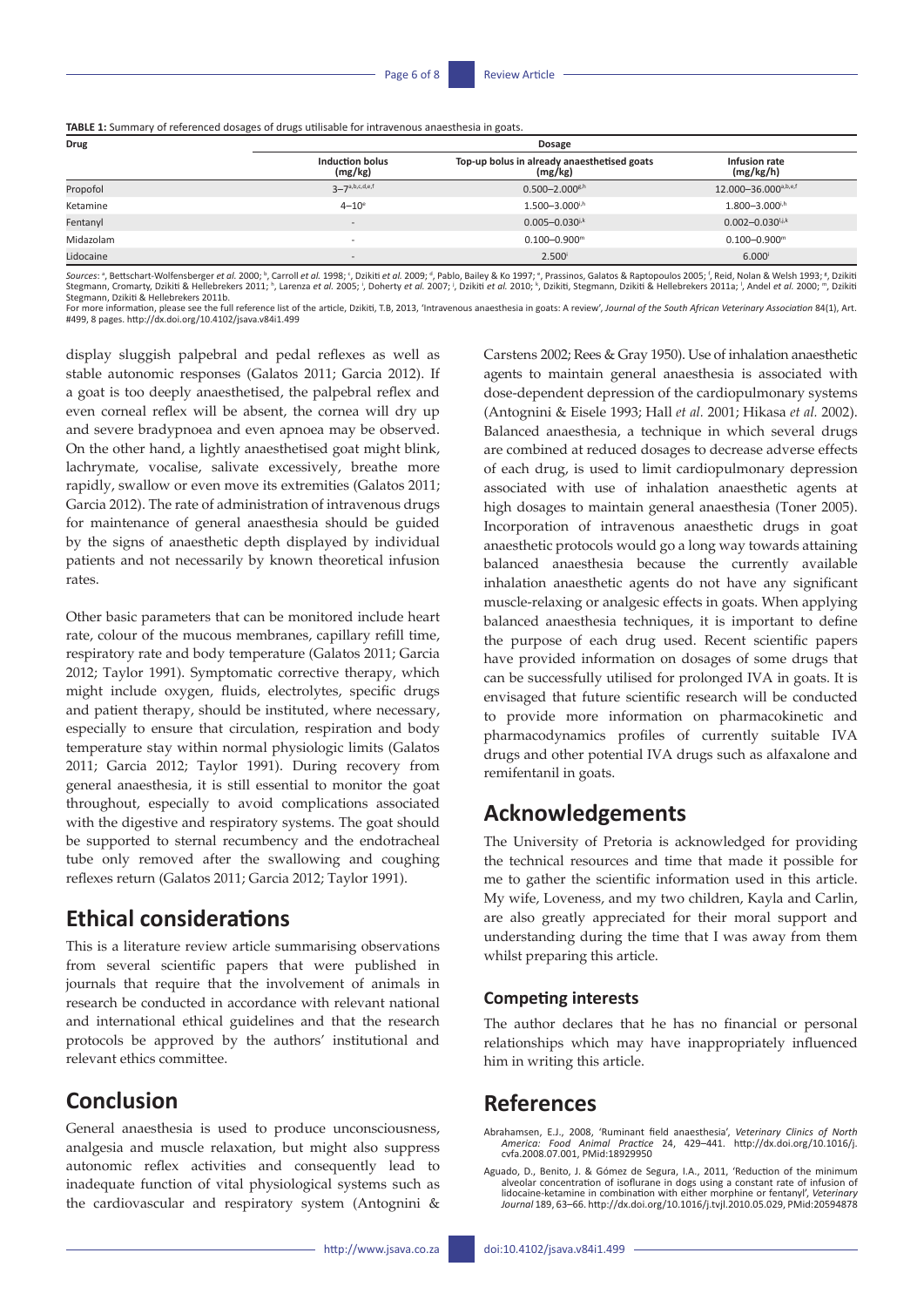- Amer, H.A., Ahmed, A.S., Gohar, H.M. & Abdel Mamid, M.A., 1989, 'Effects of steroid anaesthesia on some liver function tests in goats', *Journal of Steroid Biochemistry* 32, 475–476. [http://dx.doi.org/10.1016/0022-4731\(89\)90225-2](http://dx.doi.org/10.1016/0022-4731(89)90225-2)
- Amer, H.A., Ahmed, A.S., Gohar, H.M. & Abdel Mamid, M.A., 1990, 'Biochemical effect of steroid anaesthesia on some liver function tests in goats', *Archiv für Experimentelle Veterinärmedizin* 44, 361–366. PMid:2241474
- Andaluz, A., Felez-Ocana, N., Santos, L., Fresno, L. & Garcia, F., 2012, 'The effects on cardio-respiratory and acid-base variables of the anaesthetic alfaxalone in a 2-hydroxypropyl-β-cyclodextrin (HPCD) formulation in sheep', *Veterinary Journal* 191, 389–392. [http://dx.doi.org/10.1016/j.tvjl.2011.03.017,](http://dx.doi.org/10.1016/j.tvjl.2011.03.017) PMid:21543243
- Andel, H., Bayer, G.S., Ciovica, R., Monsivais, J., Bacso, M., Zimpfer, M. *et al.*, 2000, 'Depressive effect of isoflurane on motor evoked potentials in the Nubian goat', *Canadian Journal of Anaesthesia* 47, 81–86. [http://dx.doi.org/10.1007/](http://dx.doi.org/10.1007/BF03020739) [BF03020739](http://dx.doi.org/10.1007/BF03020739), PMid:10626726
- Antognini, J.F. & Carstens, E., 2002, '*In vivo* characterization of anaesthesia and its components', *British Journal of Anaesthesia* 89, 156–166. [http://dx.doi.](http://dx.doi.org/10.1093/bja/aef156) [org/10.1093/bja/aef156,](http://dx.doi.org/10.1093/bja/aef156) PMid:12173227
- Antognini, J.F. & Eisele, P.H., 1993, 'Anaesthetic potency and cardiopulmonary effects of enflurane, halothane and isoflurane in goats', *Laboratory Animal Science* 43, 607–610. PMid:8158989
- Askitopoulou, H., Ramoutsaki, I.A. & Konsolaki, E., 2000, 'Analgesia and anesthesia: Etymology and literary history of related Greek words', *Anesthesia Analgesia* 91, 486–491. PMid:10910873
- Beths, T., 2008, 'Total intravenous anaesthesia in dogs: Development of a target-<br>controlled infusion (TCI) scheme for propofol', PhD thesis, Department of<br>Companion Animal Sciences, University of Glasgow, viewed 14 June 2 <http://theses.gla.ac.uk/354/01/2008bethsphd.pdf>
- Bettschart-Wolfensberger, R., Semder, A., Alibhai, H., Demuth, D., Aliabadi, F.S. & Clarke, K.W., 2000, 'Cardiopulmonary side-effects and pharmacokinetics of an emulsion of propofol (Disoprivan) in comparison to propofol s
- Briggs, D., 2003, 'Environmental pollution and the global burden of disease', *British Medical Bulletin* 68, 1–24. [http://dx.doi.org/10.1093/bmb/ldg019,](http://dx.doi.org/10.1093/bmb/ldg019) PMid:14757707
- Camburn, M.A., 1982, 'Use of alphaxalone-alphadolone in ruminants', *Veterinary Record* 111, 166–167.<http://dx.doi.org/10.1136/vr.111.8.166>, PMid:7135786
- Carroll, G.L., Hartsfield, S.M., Champney, S.M., Geller, S.C., Martinez, E.A. & Haley, E.L., 2005, 'Effect of medetomidine and its antagonism with atipamezole on stress-related hormones, metabolites, physiologic responses, [dx.doi.org/10.1111/j.1467-2995.2005.00187.x](http://dx.doi.org/10.1111/j.1467-2995.2005.00187.x), PMid:15877661
- Carroll, G.L., Hartsfield, S.M. & Hambleton, R., 1997, 'Anesthetic effects of tiletamine-zolazepam, alone or in combination with butorphanol, in goats', *Journal of the American Veterinary Medical Association* 211, 593–597. PMid:9290827
- Carroll, G.L., Hooper, R.N., Boothe, D.M., Hartsfield, S.M. & Randoll, L.A., 1999, 'Pharmacokinetics of fentanyl after intravenous and transdermal administration in goats', *American Journal of Veterinary Research* 60, 986–991. PMid:10451210
- Carroll, G.L., Hooper, R.N., Slater, M.R., Hartsfield, S.M. & Matthews, N.S., 1998,<br>
'Detomidine-butorphanol-propofol for carotid artery translocation and castration<br>
or ovariohysterectomy in goats', Veterinary Surgery 27,
- Cassutto, B.H. & Gfeller, R.W., 2003, 'Use of intravenous lidocaine to prevent reperfusion injury and subsequent multiple organ dysfunction syndrome', *Journal of Veterinary Emergency and Critical Care* 13, 137–148. [http://dx.doi.](http://dx.doi.org/10.1046/j.1435-6935.2003.00080.x) [org/10.1046/j.1435-6935.2003.00080.x](http://dx.doi.org/10.1046/j.1435-6935.2003.00080.x)
- Caulkett, N., 2003, 'Anaesthesia of ruminants', *Large Animal Veterinary Rounds* 3(2), viewed 20 June 2012, from [http://www.larounds.ca/crus/laveng\\_0203.pdf](http://www.larounds.ca/crus/laveng_0203.pdf)
- Celly, C.S., McDonell, W.N., Young, S.S. & Black, W.D., 1997, 'The comparative<br>effect of four a<sub>x</sub>-adrenoceptor agonists (xylazine, romifidine, detomidine<br>and medetomidine) in sheep', Journal of Veterinary Pharmacology and *Therapeutics* 20, 464–471. [http://dx.doi.org/10.1046/j.1365-2885.1997.00097.x,](http://dx.doi.org/10.1046/j.1365-2885.1997.00097.x) PMid:9430770
- Child, K.J., Currie, J.P., Dis, B., Dodds, M.G., Pearce, D.R. & Twissell, D.J., 1971, 'The<br>pharmacological properties in animals of CT1341 A new steroid anaesthetic<br>agent', *British Journal of Anaesthesia* 43, 2-13. http [bja/43.1.2-a](http://dx.doi.org/10.1093/bja/43.1.2-a), PMid:4251319
- Clutton, R.E., 1998, 'New drugs in companion animal anesthesia', *Waltham Focus* 8,  $9 - 16$ .
- DiFazio, C.A., Niederlehner, J.R. & Burney, R.G., 1976, 'The anesthetic potency of lidocaine in the rat', *Anesthesia and Analgesia* 55, 818–821. h[ttp://dx.doi.](http://dx.doi.org/10.1213/00000539-197611000-00016) [org/10.1213/00000539-197611000-00016,](http://dx.doi.org/10.1213/00000539-197611000-00016) PMid:1033700
- Dodman, N.H., 1980, 'Complications of saffan anaesthesia in cats', *Veterinary Record* 107, 481–483. h[ttp://dx.doi.org/10.1136/vr.107.21.481,](http://dx.doi.org/10.1136/vr.107.21.481) PMid:6160674
- Doherty, T.J. & Frazier, D.L., 1998, 'Effect of lidocaine on halothane minimum alveolar concentration in ponies', *Equine Veterinary Journal* 30, 300–303. h[ttp://dx.doi.](http://dx.doi.org/10.1111/j.2042-3306.1998.tb04101.x) [org/10.1111/j.2042-3306.1998.tb04101.x,](http://dx.doi.org/10.1111/j.2042-3306.1998.tb04101.x) PMid:9705112
- Doherty, T., Redua, M.A., Queiroz-Castro, P., Egger, C., Cox, S.K. & Rohrbach, B.W., 2007, 'Effect of intravenous lidocaine and ketamine on the minimum alveolar<br>concentration of isoflurane in goats', *Veterinary Anaesthesia and Analgesia* 34,<br>125–131. h[ttp://dx.doi.org/10.1111/j.1467-2995.2006.00301.x,](http://dx.doi.org/10.1111/j.1467-2995.2006.00301.x) PMi
- Dundee, J.W. & McMurray, T.J., 1984, 'Clinical aspects of total intravenous anaesthesia: Discussion paper', *Journal of the Royal Society of Medicine* 77, 669– 672. PMid:6148418
- , Dzikiti, T.B., 2010, 'Total intravenous anaesthesia (TIVA) in goats', PhD thesis,<br>Department of Companion Animal Clinical Studies, University of Pretoria, viewed<br>-12 June 2012, from http://upetd.up.ac.za/thesis/available [150533/](http://upetd.up.ac.za/thesis/available/etd-05312011-150533/)
- Dzikiti, T.B., Hellebrekers, L.J. & Van Dijk, P., 2003, 'Effects of intravenous lidocaine<br>on isoflurane concentration, physiological parameters, metabolic parameters<br>and stress-related hormones in horses undergoing surgery
- Dzikiti, T.B., Stegmann, G.F., Dzikiti, L.N. & Hellebrekers, L.J., 2010, 'Total intravenous anaesthesia (TIVA) with propofol-fentanyl and propofol-midazolam combinations<br>in spontaneously breathing goats′, Veterinary Anaesthesia and Analgesia 37,<br>519–525. http://dx.doi.org/10.1111/j.1467-2995.2010.00568.x, PMid:
- Dzikiti, T.B., Stegmann, G.F., Dzikiti, L.N. & Hellebrekers, L.J., 2011a, 'Effects of fentanyl<br>on isoflurane minimum alveolar concentration and cardiovascular function<br>in mechanically-ventilated goats', Veterinary Record 1 [org/10.1136/vr.d999,](http://dx.doi.org/10.1136/vr.d999) PMid:21493442
- Dzikiti, T.B., Stegmann, G.F., Dzikiti, L.N. & Hellebrekers, L.J., 2011b, 'Effects of midazolam on isoflurane minimum alveolar concentration and cardiovascular function goats', *Small Ruminant Research* 97, 104–109. [http://dx.doi.](http://dx.doi.org/10.1016/j.smallrumres.2011.01.011) [org/10.1016/j.smallrumres.2011.01.011](http://dx.doi.org/10.1016/j.smallrumres.2011.01.011)
- Dzikiti, T.B., Stegmann, G.F., Hellebrekers, L.J. & Dzikiti, L.N., 2009, 'Sedative<br>and cardiopulmonary effects of acepromazine, midazolam, butorphanol<br>acepromazine-butorphanoland midazolam-butorphanolon propofolanaesthesia in goats', *Journal of the South African Veterinary Association* 80, 10–16. PMid:19653513
- Dzikiti, T.B., Stegmann, G.F., Cromarty, D., Dzikiti, L.N. & Hellebrekers, L.J., 2011, 'Effects of propofol on isoflurane minimum alveolar concentration and cardiovascular function in mechanically ventilated goats', *Veterinary Anaesthesia and Analgesia* 38, 44–53. h[ttp://dx.doi.org/10.1111/j.1467-2995.2010.00585.x,](http://dx.doi.org/10.1111/j.1467-2995.2010.00585.x) PMid:21214709
- Enderle, A.K., Levionnois, O.L., Kuhn, M. & Schatzmann, U., 2008, 'Clinical evaluation of ketamine and lidocaine intravenous infusions to reduce isoflurane requirements in horses under general anaesthesia', *Veterinary Anaesthesia and Analgesia* 35, 297–305. h[ttp://dx.doi.org/10.1111/j.1467-2995.2007.00391.x,](http://dx.doi.org/10.1111/j.1467-2995.2007.00391.x) PMid:19522888
- Fajt, V.R., 2011, 'Drug laws and regulations for sheep and goats', *Veterinary Clinics of North America: Food Animals* 27, 1–21. h[ttp://dx.doi.org/10.1016/j.](http://dx.doi.org/10.1016/j.cvfa.2010.10.006) [cvfa.2010.10.006](http://dx.doi.org/10.1016/j.cvfa.2010.10.006)
- Ferré, P.J., Pasloske, K., Whittem, T., Ranasinghe, M., Li, Q. & Lefebvre, H.P., 2006,<br>Plasma pharmacokinetics of alfaxalone in dogs after an intravenous bolus of<br>//Alfaxan-CD RTU', *Veterinary Anaesthesia and Analgesia* 3 [dx.doi.org/10.1111/j.1467-2995.2005.00264.x,](http://dx.doi.org/10.1111/j.1467-2995.2005.00264.x) PMid:16764587
- Fulton, L.K., Clarke, M.S. & Farris, H.E., 1994, 'The goat as a model for biomedical research and teaching', *Institute for Laboratory Animal Research* 36, 21–29.
- Galatos, A.D., 2011, 'Anesthesia and analgesia in sheep and goats', *Veterinary Clinics of North America: Food Animals* 27, 47–59. h[ttp://dx.doi.org/10.1016/j.](http://dx.doi.org/10.1016/j.cvfa.2010.10.007) [cvfa.2010.10.007,](http://dx.doi.org/10.1016/j.cvfa.2010.10.007) PMid:21215889
- Garcia, M., 2012, *Laboratory animal anesthesia and analgesia*, viewed 29 October 2012, from [http://www.research.ucsb.edu/compliance/animal-subjects/](http://www.research.ucsb.edu/compliance/animal-subjects/veterinary-care/laboratory-animal-anesthesia-and-analgesia/) [veterinary-care/laboratory-animal-anesthesia-and-analgesia/](http://www.research.ucsb.edu/compliance/animal-subjects/veterinary-care/laboratory-animal-anesthesia-and-analgesia/)
- Ghurashi, M.A.H., Seri, H.I., Bakheit, A.H., Ashwag, E.A.M. & Abakar, J.A., 2009, 'Evaluation of ketamine/diazepam anaesthesia for performing surgery in desert goats under field conditions', *Australian Journal of Basic and Applied Sciences* 3, 455–459.
- Gibbons, R.W., 1986, 'Anaesthesia of kids with alphaxalone/alphadolone', *Veterinary Record* 119, 339. h[ttp://dx.doi.org/10.1136/vr.119.13.339-c,](http://dx.doi.org/10.1136/vr.119.13.339-c) PMid:3776047
- Gintant, G.A., Hoffman, B.F. & Naylor, R.E., 1983, 'The influence of molecular form of local anesthetic-type antiarrhythmic agents on reduction of minimum upstroke velocity of canine Purkinje fibers', *Circulation Research* 52, 735–746. [http://](http://dx.doi.org/10.1161/01.RES.52.6.735) [dx.doi.org/10.1161/01.RES.52.6.735,](http://dx.doi.org/10.1161/01.RES.52.6.735) PMid:6305532
- Griffith, H.R., 1934, 'John Snow, pioneer specialist in anesthesia', *Anesthesia and Analgesia* 13, 45. <http://dx.doi.org/10.1213/00000539-193401000-00019>
- Hall, L.W., Clarke, K.W. & Trim, C.M., 2001, *Veterinary anaesthesia*, 10th edn., WB Saunders, London.
- Harvinder, S.G. & Prausnitz, M.R., 2007, 'Does size matter?', *Journal of Diabetes Science and Technology* 1, 725–729.
- Hasley, M.J., 1991, 'Occupational health and pollution from anaesthetics. A report of a seminar', *Anaesthesia* 46, 486–488. [http://dx.doi.org/10.1111/j.1365-2044.1991.](http://dx.doi.org/10.1111/j.1365-2044.1991.tb11692.x) [tb11692.x](http://dx.doi.org/10.1111/j.1365-2044.1991.tb11692.x)
- Hatschbach, E., Silva, F.C., Beier, S.L., Lima, A.F. & Massone, F., 2008, 'Comparative study between target-controlled infusion and continuous-infusion anesthesia in dogs treated with methotrimeprazine and treated with propofol and remifentanil', *Acta Cirurgica Brasileira* 23, 65–72. [http://dx.doi.org/10.1590/](http://dx.doi.org/10.1590/S0102-86502008000100011) [S0102-86502008000100011,](http://dx.doi.org/10.1590/S0102-86502008000100011) PMid:18278395
- Hijazi, J. & Boulieu, R., 2002, 'Contribution of CYP3A4, CYP2B6 and CYP2C9 isoforms to N-demethylation of ketamine in human liver microsomes', *Drug Metabolism*<br>*and Disposition* 30, 853–858. http://dx.doi.org/10.1124/dmd.30.7.853,<br>PMid:12065445
- Hikasa, Y., Hokushini, S., Takase, K. & Ogasawara, S., 2002, 'Cardiopulmonary,<br>haematological, serum biochemical and behavioural effects of sevoflurane<br>,compared with isofurane or halothane in spontaneously ventilating goa *Small Ruminant Research* 43, 167–178. h[ttp://dx.doi.org/10.1016/S0921-](http://dx.doi.org/10.1016/S0921-4488(02)00002-0) [4488\(02\)00002-0](http://dx.doi.org/10.1016/S0921-4488(02)00002-0)
- Hodgkinson, O. & Dawson, L., 2007, 'Practical anaesthesia and analgesia in sheep, goats and calves', *In Practice* 29, 596–603. [http://dx.doi.org/10.1136/](http://dx.doi.org/10.1136/inpract.29.10.596) [inpract.29.10.596](http://dx.doi.org/10.1136/inpract.29.10.596)
- Hofer, C.K., Zollinger, A., Büchi, S., Klaghofer, R., Serafino, D., Bühlmann, S. et al., 2003, 'Patient well-being after general anaesthesia: A prospective, randomized, controlled multi-centre trial comparing intravenous a